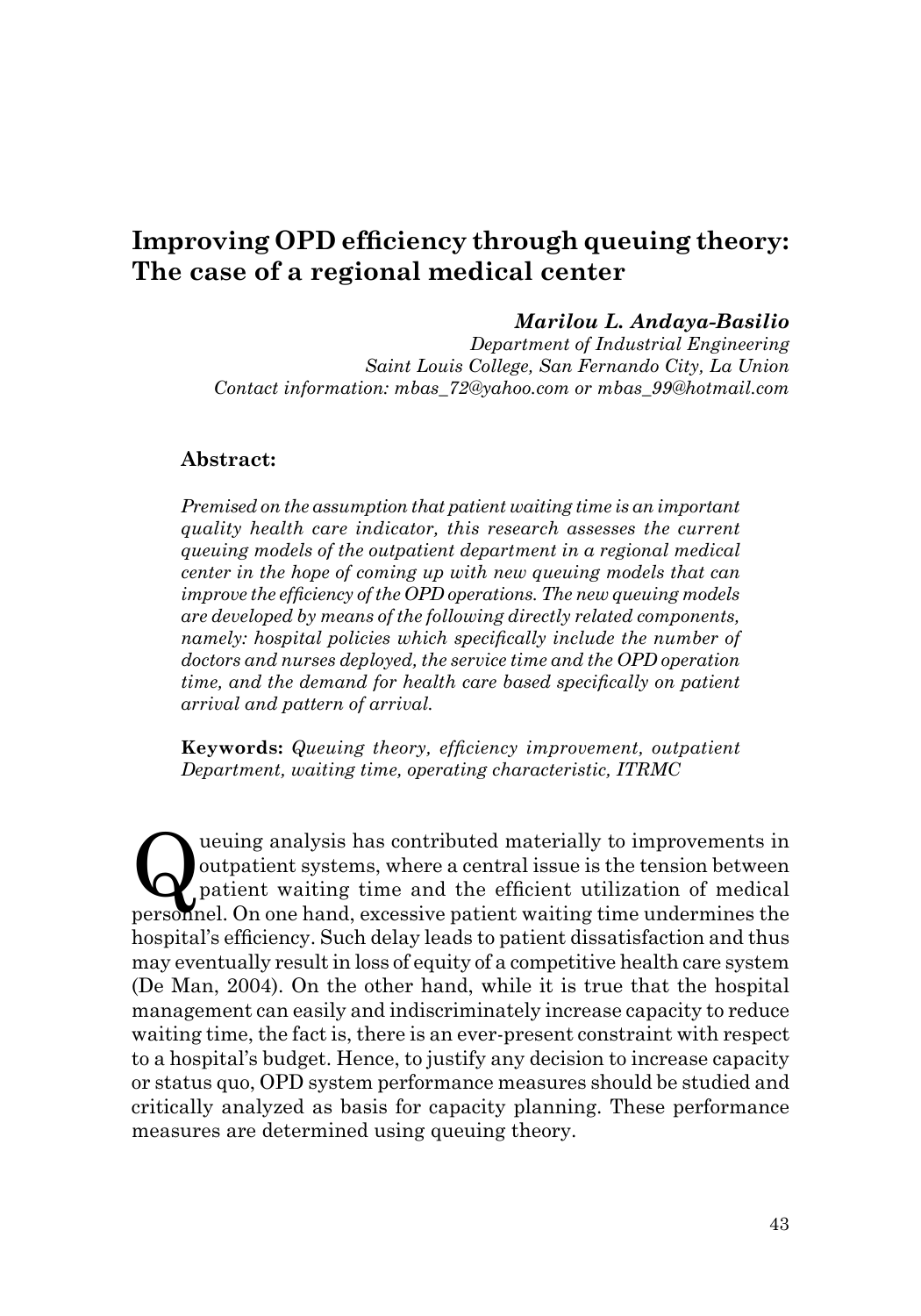This research looks at the case of the outpatient department of the Ilocos Training and Regional Medical Center (ITRMC) where large numbers of patients waiting are a common sight. A preliminary inquiry was conducted to determine the overall performance measures of the outpatient department compared with the expectations of the patients. From this inquiry, it was apparent that patients expected to be seen and served within thirty minutes upon arrival at the outpatient department. The actual experience of the patients deviates from their expectations, however. The Public Assistance and Complaints Unit of ITRMC has never received complaints from patients but the absence of complaints does not necessarily mean that the patients are satisfied with regard to the services experienced in the OPD departments.

There is a need, therefore, to carry out a systematic study on patient waiting time, with a view to identifying the factors that affect this and then recommend ways of minimizing delays through appropriate queuing models for the outpatient operations. To carry these out, this research aims at the following:

- 1. Find out if there is a significant difference between the actual waiting time and the expected waiting time of the patients from the departments of Medicine, Pediatrics, Obstetrics and Gynecology and Surgery.
- 2. Describe the existing queuing model of the outpatient departments of Medicine, Pediatrics, Obstetrics and Gynecology, Surgery along the different queuing parameters, namely: average number of customers in the system (waiting and being served), average number of customers in the waiting line, average time a customer spends in the system (waiting and being served), average time a customer spends waiting in line, probability of no (zero) customer in the system, and utilization rate – i.e., the proportion of time the system is in use.
- 3. Illustrate the appropriate queuing model for the outpatient departments of Medicine, Pediatrics, Obstetrics and Gynecology and Surgery.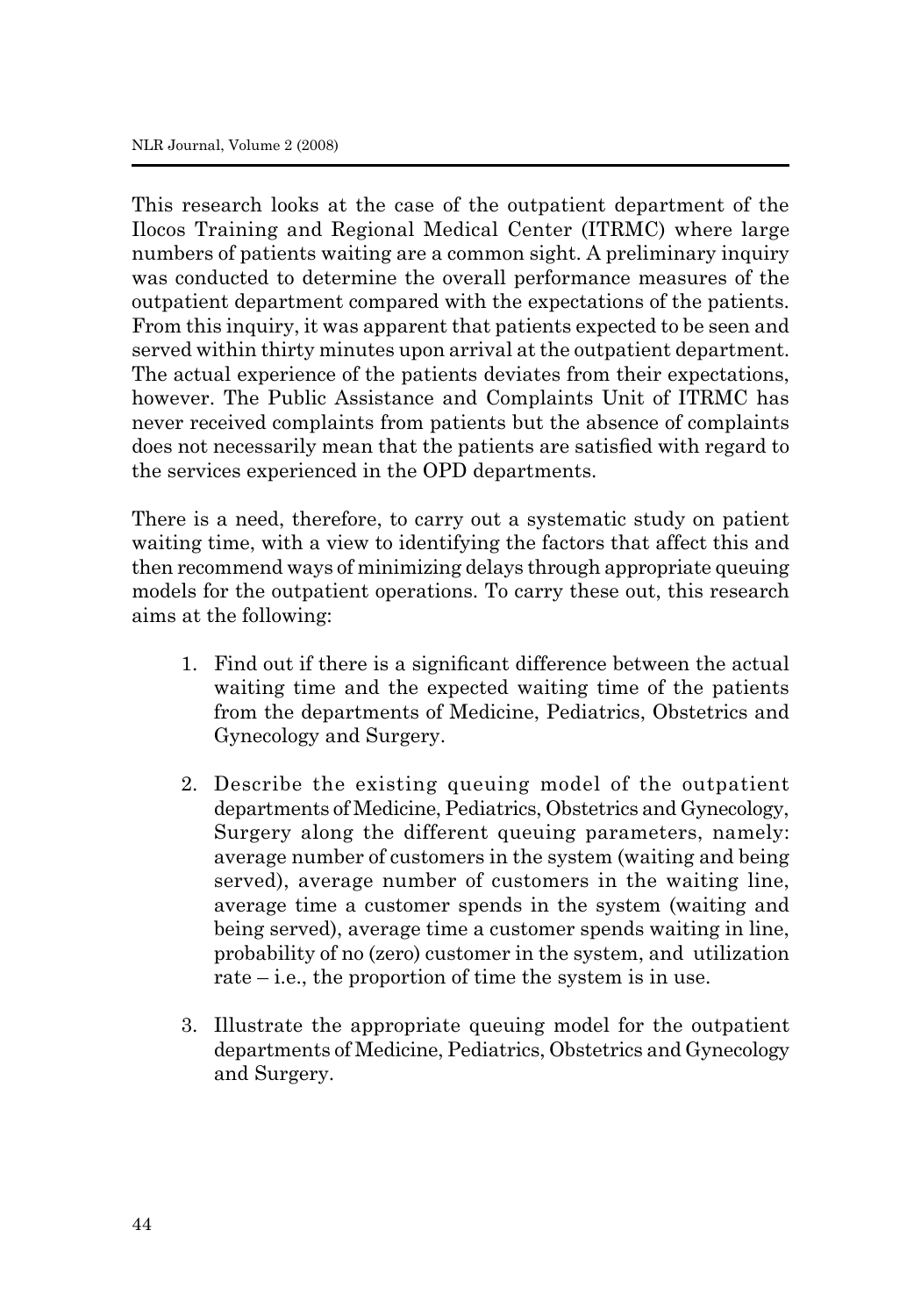This study intends to develop a queuing model by means of the following directly relating components, namely: hospital policies which specifically include the number of doctors and nurses deployed, the service time and the OPD operation time, and the demand for health care based specifically on patient arrival and pattern of arrival.

# **Design and methods**

A combination of methods in the form of questionnaires, direct observation, and interviews with both patients and hospital personnel was utilized in this inquiry. The respondents of the study were selected from the stream of patients arriving for consultation in the four selected departments of the outpatient clinic. A questionnaire was given to a patient immediately upon registration. The registration time was automatically generated by the computer. Such record was extracted from the Registration database. The patient was observed throughout his/her service encounter. A time study was conducted to determine the actual waiting times (Barnes, 1980). The queuing system's operating characteristics were approximated using the actual number of servers, actual arrivals distribution and actual service time distribution. The arrival rate was computed for each department using the data taken from the medical records section. The service rate was computed for each department using the time study data. The last problem is to show a graphical presentation to illustrate the appropriate queuing model of the selected departments. The model was developed based on the expected waiting time of the patients as gathered from the survey. The mean expected waiting time was used as the basis as this is the most acceptable representative of the data. Since the output of the study is a recommended model, such model was tested in order to validate its claims on improvement.

# **Findings and discussion**

# *Significant difference between the actual waiting time and the expected waiting time*

To determine the significant difference between the actual and expected waiting time, the Kolmogorov-Smirnov test was used (Downie, 1983). The theoretical frequency distribution is the expected waiting time of the patients taken before the actual experience of the service and the observed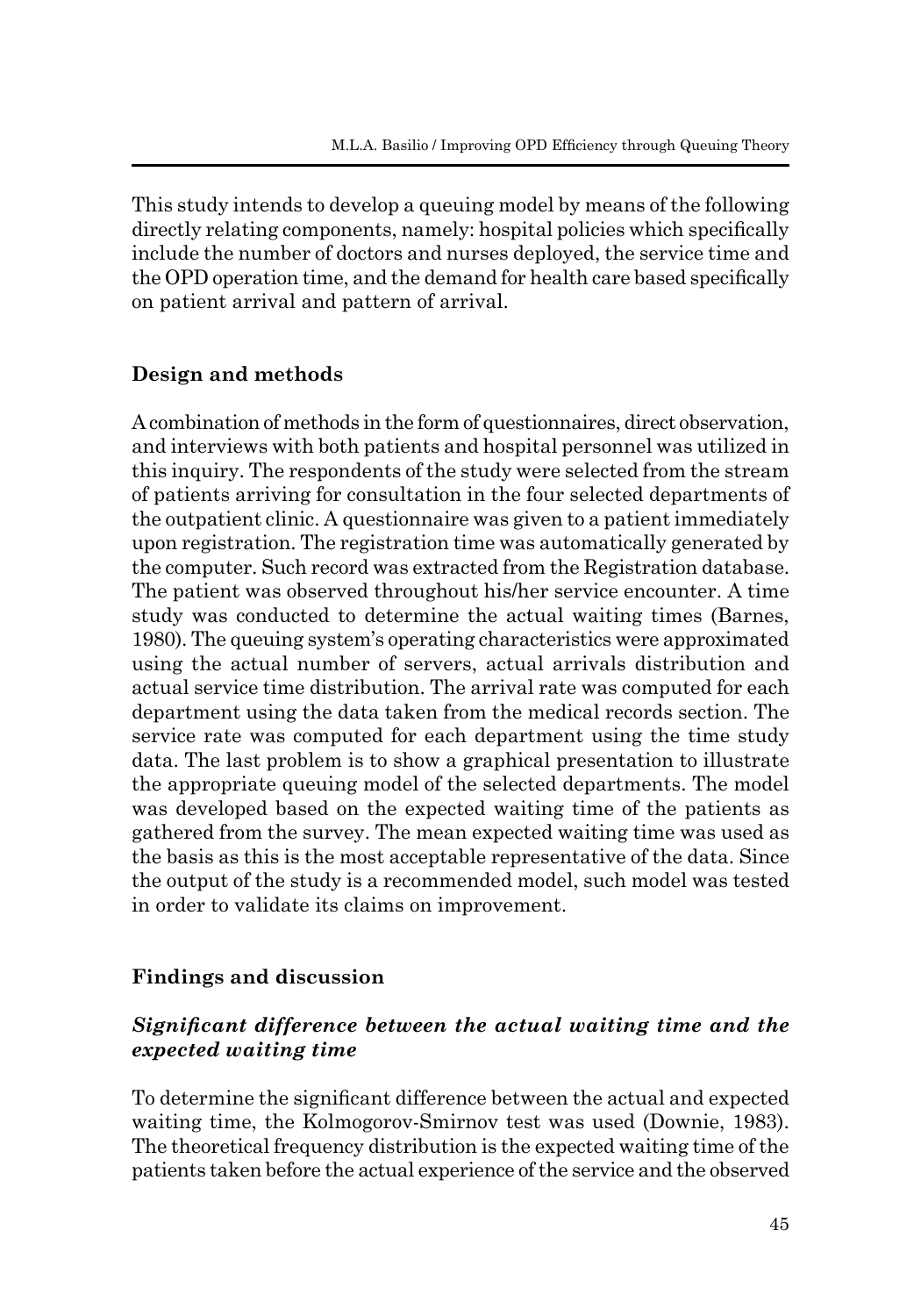frequency distribution is the actual waiting time of the patients. Table 1 presents the computed and critical Dn for the selected departments.

| Departments            | Waiting<br>Time         | Observed<br>Frequency | Observed<br>Relative<br>Cumulative<br>(F <sub>0</sub> ) | Expected<br>Frequency | Expected<br>Relative<br>Cumulative<br>(Fe) | Dn                  |
|------------------------|-------------------------|-----------------------|---------------------------------------------------------|-----------------------|--------------------------------------------|---------------------|
|                        | $< 10$ mins             | $\theta$              | $\theta$                                                | 7                     | 0.1707                                     |                     |
|                        | $10 - 20$               | $\overline{2}$        | 0.0488                                                  | 17                    | 0.5854                                     | computed = $0.6829$ |
| <b>MEDICINE</b>        | $20 - 30$               | 3                     | 0.1220                                                  | $\boldsymbol{9}$      | 0.8049                                     | $critical = 0.2124$ |
|                        | $30 - 1$ hr             | 17                    | 0.5366                                                  | $\boldsymbol{6}$      | 0.9512                                     |                     |
|                        | $>1$ hr                 | 19                    | 1                                                       | $\overline{2}$        | 1                                          |                     |
|                        | $\leq 10 \text{mins}$   | $\theta$              | $\theta$                                                | 8                     | 0.2667                                     |                     |
| <b>PEDIAT</b><br>-RICS | $10 - 20$               | 3                     | 0.1                                                     | $\overline{9}$        | 0.5667                                     | computed = $0.4667$ |
|                        | $20 - 30$               | 10                    | 0.4333                                                  | $\overline{6}$        | 0.7667                                     | critical = $0.2483$ |
|                        | $30 - 1$ hr             | 12                    | 0.8333                                                  | $\overline{3}$        | 0.8667                                     |                     |
|                        | $>1$ hr                 | $\bf 5$               | 1                                                       | $\overline{4}$        | 1                                          |                     |
|                        | $< 10$ mins             | $\theta$              | $\mathbf{0}$                                            | 3                     | 0.1071                                     |                     |
|                        | $10 - 20$               | 1                     | 0.0357                                                  | 11                    | 0.5000                                     | computed = $0.7500$ |
| <b>OB-GYNE</b>         | $20 - 30$               | $\theta$              | 0.0357                                                  | 8                     | 0.7857                                     | $critical = 0.2570$ |
|                        | $30 - 1$ hr             | 17                    | 0.6429                                                  | $\overline{2}$        | 0.8571                                     |                     |
|                        | $>1$ hr                 | 10                    | 1                                                       | $\overline{6}$        | $\mathbf{1}$                               |                     |
|                        | $< 10$ mins             | $\boldsymbol{0}$      | $\mathbf{0}$                                            | 8                     | 0.2353                                     |                     |
|                        | $10 - 20$               | $\overline{4}$        | 0.1176                                                  | 10                    | 0.5294                                     | computed = $0.6176$ |
| <b>SURGERY</b>         | $20 - 30$               | $\overline{2}$        | 0.1765                                                  | 9                     | 0.7941                                     | critical = $0.2332$ |
|                        | $30$ - $1\,\mathrm{hr}$ | $\overline{6}$        | 0.3529                                                  | $\overline{3}$        | 0.8824                                     |                     |
|                        | > 1 hr                  | $22\,$                | 1                                                       | $\,4\,$               | 1                                          |                     |

*Table 1*. Actual and Expected Waiting Time

From the information above, it is evident that in all the departments, the Dncomputed is greater than the Dncritical at 0.05 level of significance. There is a significant difference, therefore, between the patients' expectations and their actual waiting time, and that the expectations are definitely lower than the actual experience of the patients. This means that the queuing models should then be improved.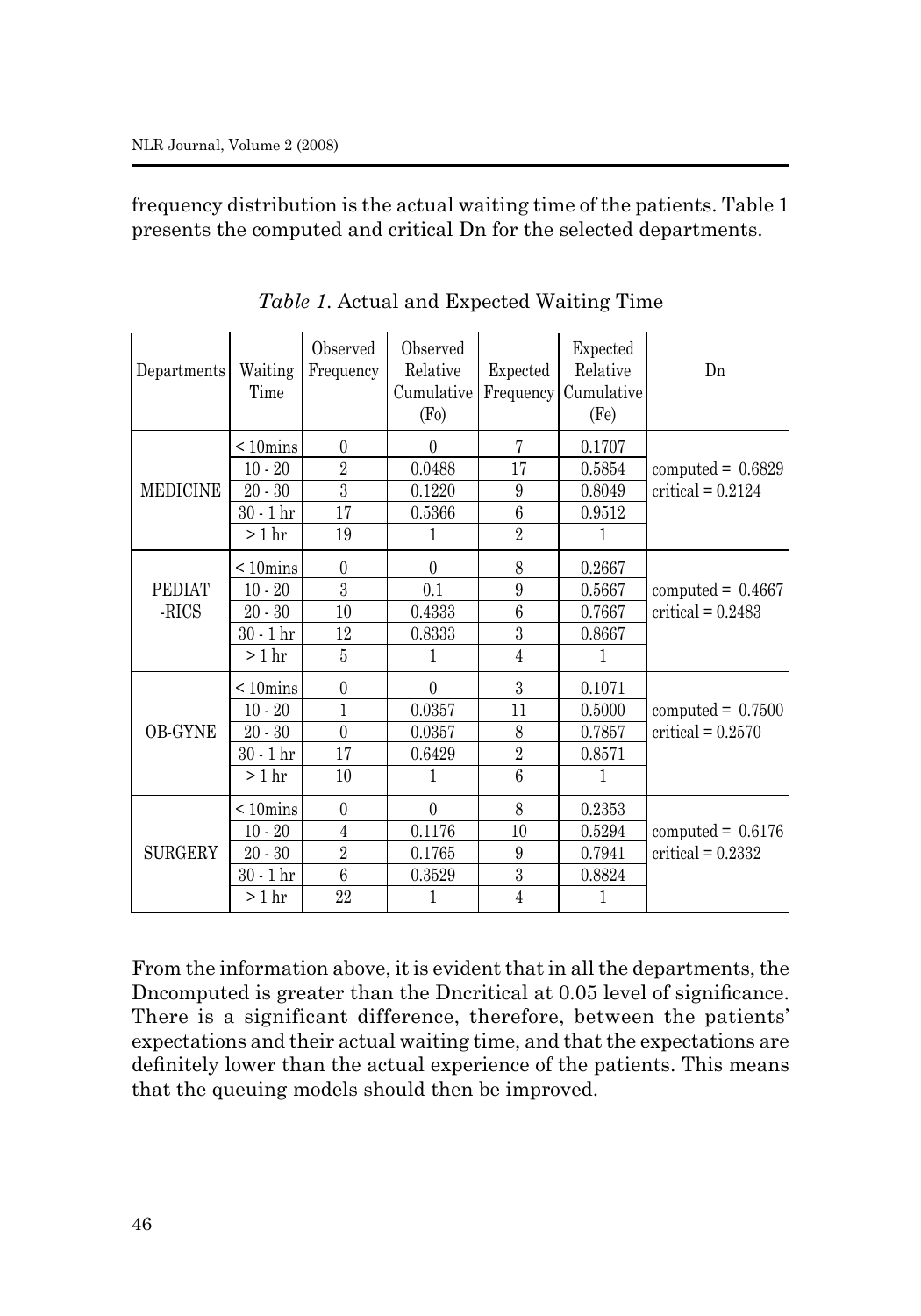# *Existing queuing model of the outpatient departments of medicine, pediatrics, obstetrics and gynecology, and surgery*

In order to describe the queuing system of the departments, the average customer arrival rates in patients per hour, the average service rates in patients per hour, and the average number of servers per hour will be considered. From observation and interviews with the medical staff, the consultation starts only an hour in the morning and afternoon after the start of registration. The primary reason for this is that in the morning, the doctors do the rounds and in the afternoons they have a short conference. The patients were informed of this matter as it is part of the regular information always posted in the OPD registration area. Using data taken from Medical Records, the average arrival rate per hour per department were noted. Actual service times of the observed patients by the nurse and the doctor respectively were used to approximate the average service rate of the server in terms of patients seen per hour for each department. Table 2 shows the summary of all the values needed to come up with the existing queuing system of the four departments.

| Department        | Ave No.        | Arrival Rate            | Service         | Ave No.    | Arrival             | Service    |
|-------------------|----------------|-------------------------|-----------------|------------|---------------------|------------|
|                   | of nurses      | for nurse $(\lambda 1)$ | Rate,           | of doctors | Rate for            | Rate,      |
|                   | (s1)           | PATIENTS/HR             | nurse $(\mu 1)$ | (s2)       | $dotor (\lambda 2)$ | dotor (µ2) |
|                   |                |                         | PATIENTS/       |            | PATIENTS/           | PATIENTS/  |
|                   |                |                         | HR              |            | HR                  | HR         |
| <b>MEDICINE</b>   | $\overline{2}$ | 7.3                     | 7.5             | 1.2        | 7.3                 | 3.75       |
| <b>PEDIATRICS</b> | 1.8            | 4.1                     | 10              | 1.3        | 4.1                 | 4.6        |
| <b>OB-GYNE</b>    | 1.2            | 6.5                     | 7.5             | 1.2        | 6.5                 | 3.5        |
| <b>SURGERY</b>    | $\overline{2}$ | 9.3                     | 6               | 1.4        | 9.3                 | 4.3        |

*Table 2*. Number of Servers, Patient Arrival Rate and Service Rates

The number of doctors and nurses available per hour for the entirety of the consultation period was expressed as averages since the nurses and doctors are called once in a while and, hence, were not available for consultation. Since all the departments follow the multiple servers multiple phase model (see Annex B), there would be a different arrival rate for the nurse and the doctor. The nurse and the doctor work in pairs,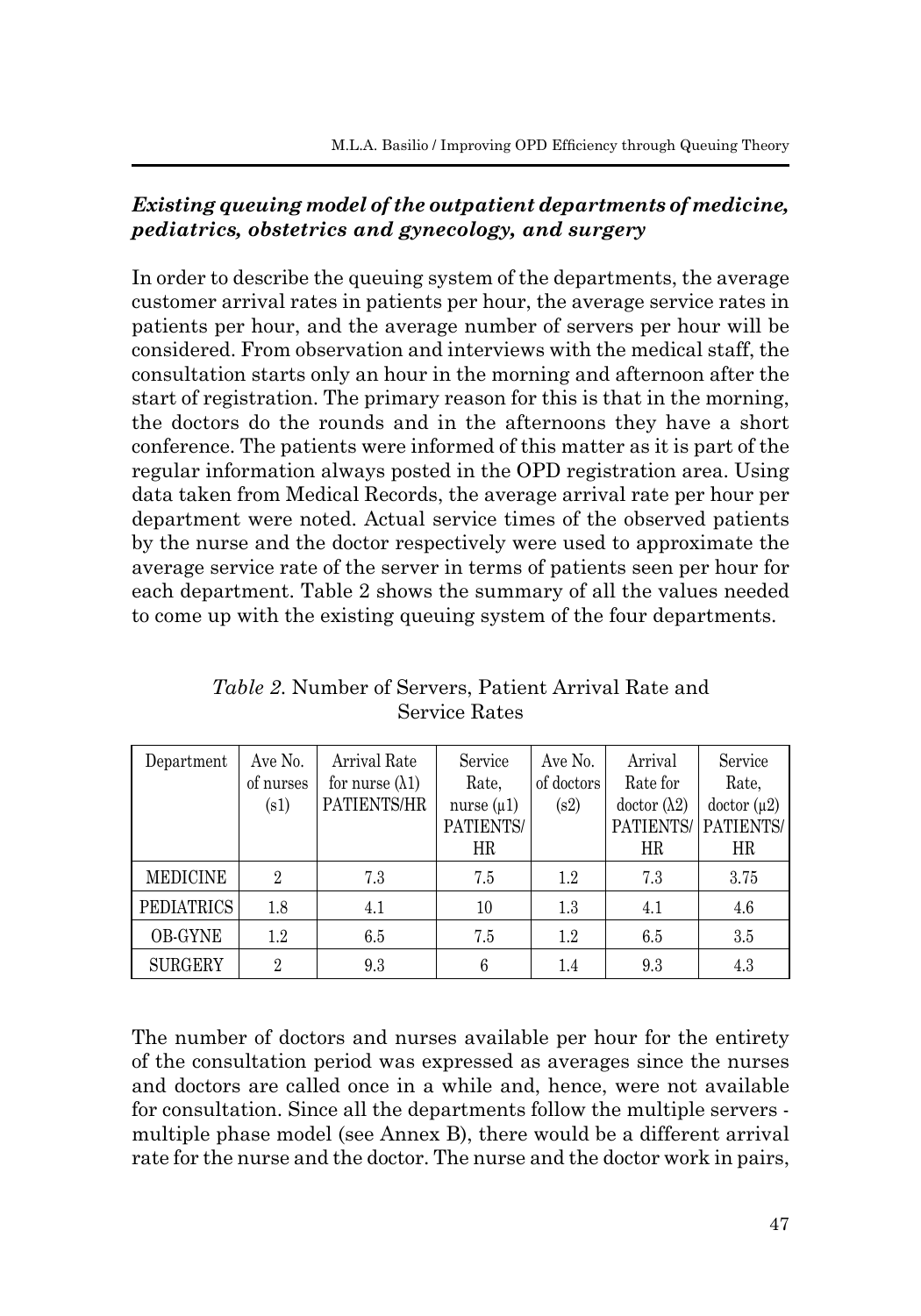meaning a patient who queues up in the Medicine Department can be seen by only one set of nurse-doctor tandem but most of the time, the nurse and the doctor work simultaneously so they are treated separately. (There are times, however, that the nurse assists the doctor.) The arrival rate for the doctor is determined by getting the lowest value between patient arrival rate and the service rate of the nurse. For better comprehension of the existing queuing models, a graphical presentation was developed to illustrate the queuing models and the flow of patients from server to server as shown in Figure 1 below.



*Figure 1*: Existing Queuing Models

Using the appropriate queuing model which is the multiple server single phase (see Annex B), all values from Table 2 were substituted in the working equations (see Annex C), thus coming up with the different operating characteristics or performance measures that describe the existing queuing system. The results are presented in Table 3.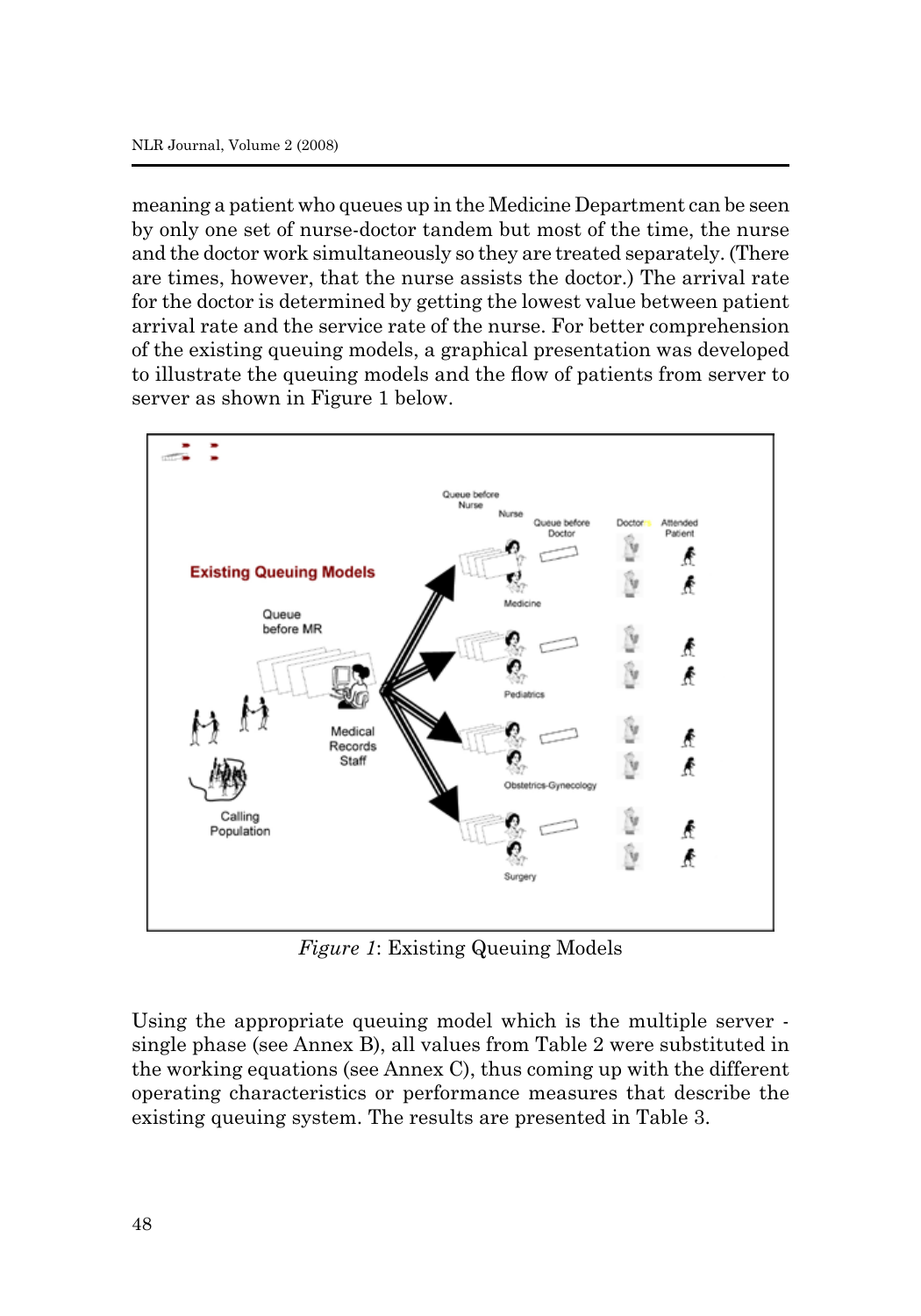| <b>Nurse</b>    |                            |          |                                     |        |       |                |
|-----------------|----------------------------|----------|-------------------------------------|--------|-------|----------------|
| Notation        | Description                |          | Medicine Pediatrics Ob-Gyne Surgery |        |       | Unit           |
| L               | Average number of patients |          |                                     |        |       |                |
|                 | in the system (waiting and |          |                                     |        |       |                |
|                 | being served)              | 1.28     | 0.44                                | 1.15   | 4.78  | Patient/s      |
| Lq              | Average number of patients |          |                                     |        |       |                |
|                 | in the waiting line        | 0.3      | 0.03                                | 0.28   | 3.23  | Patient/s      |
| $\overline{W}$  | Average time a patient     |          |                                     |        |       |                |
|                 | spends with the nurse      |          |                                     |        |       |                |
|                 | (waiting and being served) | 10.48    | 6.39                                | 10.58  | 30.83 | Minutes        |
| Wq              | Average time a patient     |          |                                     |        |       |                |
|                 | spends waiting in line     | 2.48     | 0.39                                | 2.58   | 20.83 | Minutes        |
| $\overline{P}0$ | Probability of no (zero)   |          |                                     |        |       |                |
|                 | patient waiting in the     |          |                                     |        |       |                |
|                 | system                     | 0.35     | 0.65                                | 0.37   | 0.11  |                |
| $\rho$          | Utilization rate; the      |          |                                     |        |       |                |
|                 | proportion of time the     |          |                                     |        |       |                |
|                 | system is in use           | 65%      | 35 %                                | 63%    | 89%   |                |
| <b>Doctor</b>   |                            |          |                                     |        |       |                |
| Notation        | Description                | Value    | Value                               | Value  | Value | Unit (hr)      |
| L               | Average number of patients |          |                                     |        |       |                |
|                 | in the system (waiting and |          |                                     |        |       |                |
|                 | being served)              | 10.91    | 1.24                                | 13.48  | 6.76  | Patient/s      |
| Lq              | Average number of patients |          |                                     |        |       |                |
|                 | in the waiting line        | 9.08     | 0.42                                | 11.62  | 5.54  | Patient/s      |
| $\overline{W}$  | Average time a patient     |          |                                     |        |       |                |
|                 | spends with the doctor     |          |                                     |        |       |                |
|                 | (waiting and being served) | 89.64    | 18.21                               | 124.44 | 67.6  | Minutes        |
| $\overline{Wq}$ | Average time a patient     |          |                                     |        |       |                |
|                 | spends waiting in line     | 10.22    | 6.21                                | 107.30 | 55.35 | Minutes        |
| $\overline{P}0$ | Probability of no (zero)   |          |                                     |        |       |                |
|                 | patient waiting in the     |          |                                     |        |       |                |
|                 | system                     | $0.05\,$ | 0.36                                | 0.04   | 0.09  |                |
| $\rho$          | Utilization rate; the      |          |                                     |        |       |                |
|                 | proportion of time the     |          |                                     |        |       |                |
|                 | system is in use           | $95\%$   | 64%                                 | 96%    | 91%   |                |
| Total           |                            |          |                                     |        |       |                |
| Waiting         |                            | 12.7     | 6.6                                 | 109.88 | 76.18 | <b>Minutes</b> |
| Time            |                            |          |                                     |        |       |                |

*Table 3*. Operating Characteristics, Existing Models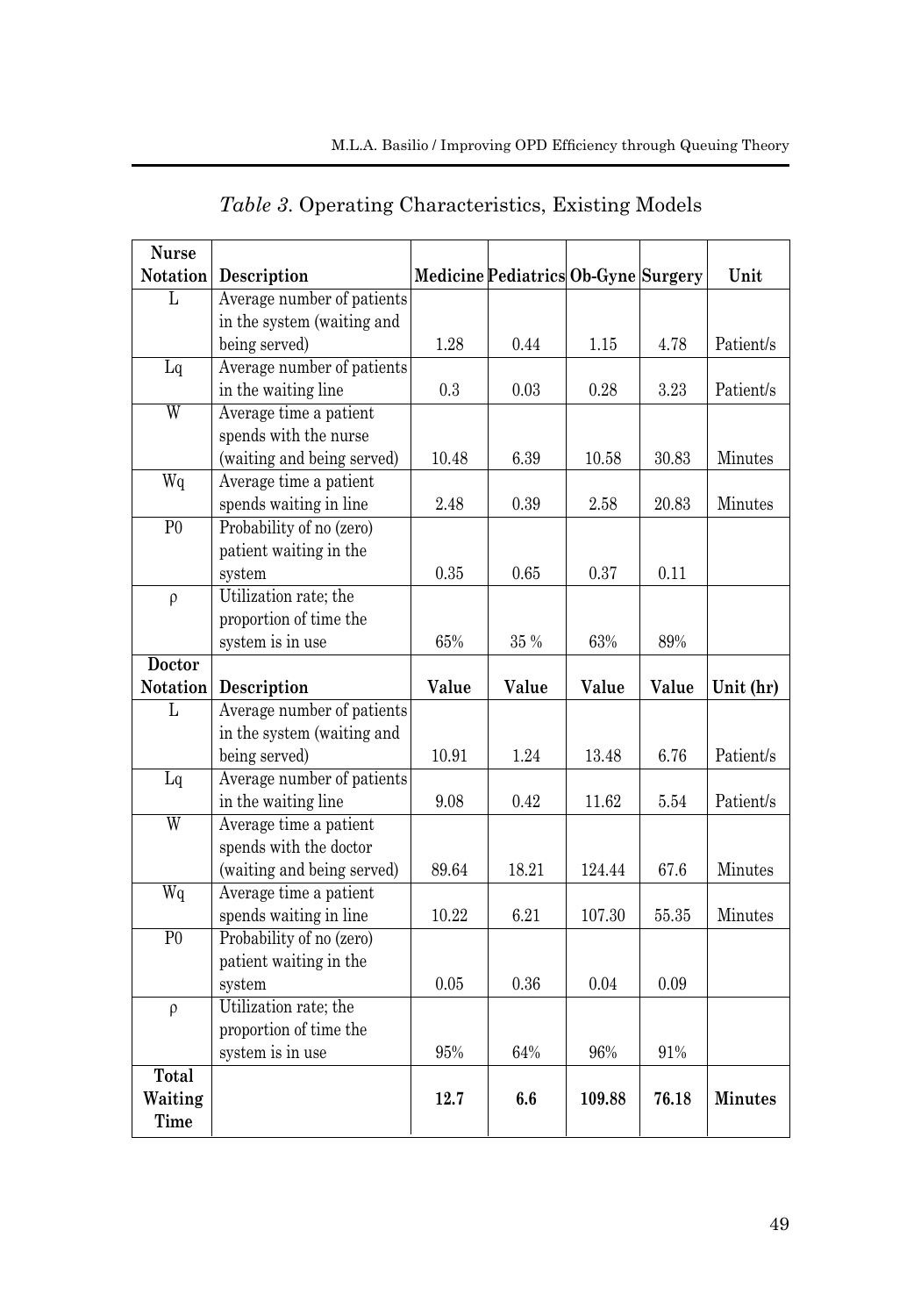The waiting times of 12.7 and 6.6 minutes at the departments of Medicine and Pediatric, respectively, are low compared to European standards of 30 minutes (Standard Patient's Charter of England). This means that both departments were operating within acceptable standards during the time of the study. For Ob-Gyne, patients are waiting on the average of 109.88 minutes. The utilization rate of 63% and 96% means that the nurses and doctors are busy 63% and 96% of the time. The waiting time of 109.88 minutes is very high as compared to European standards, which means that the Obstetrics-Gynecology department was operating below acceptable standards during the time of the study. The same thing can be said of the Surgery whose waiting time is 76.18 minutes.

## **The appropriate queuing models**

Using the waiting times for the four departments studied, the most optimal combinations were arrived at to meet patient waiting time expectations. Technically, it would have been possible to set the most acceptable waiting time and determine the needed number of servers but it would result to a fraction. To counter this, the capacities were assigned using the trial and error method, in order to arrive at the best combination resulting to the least time that will meet global standards of 30 minutes maximum waiting time. A motion and time study of a well trained nurse's activities was conducted, coming up with the standard processing / service time per department. The standard time and the values for all parameters used are shown in Table 4. A standard time of consultation cannot be established for the doctor's activities because the time to attend to a patient will depend upon the complaints, severity of the complaint and the amount of information asked for by the patient. Because of this variation, the previous serving time of doctors for the four departments will be utilized again since these are actual service times.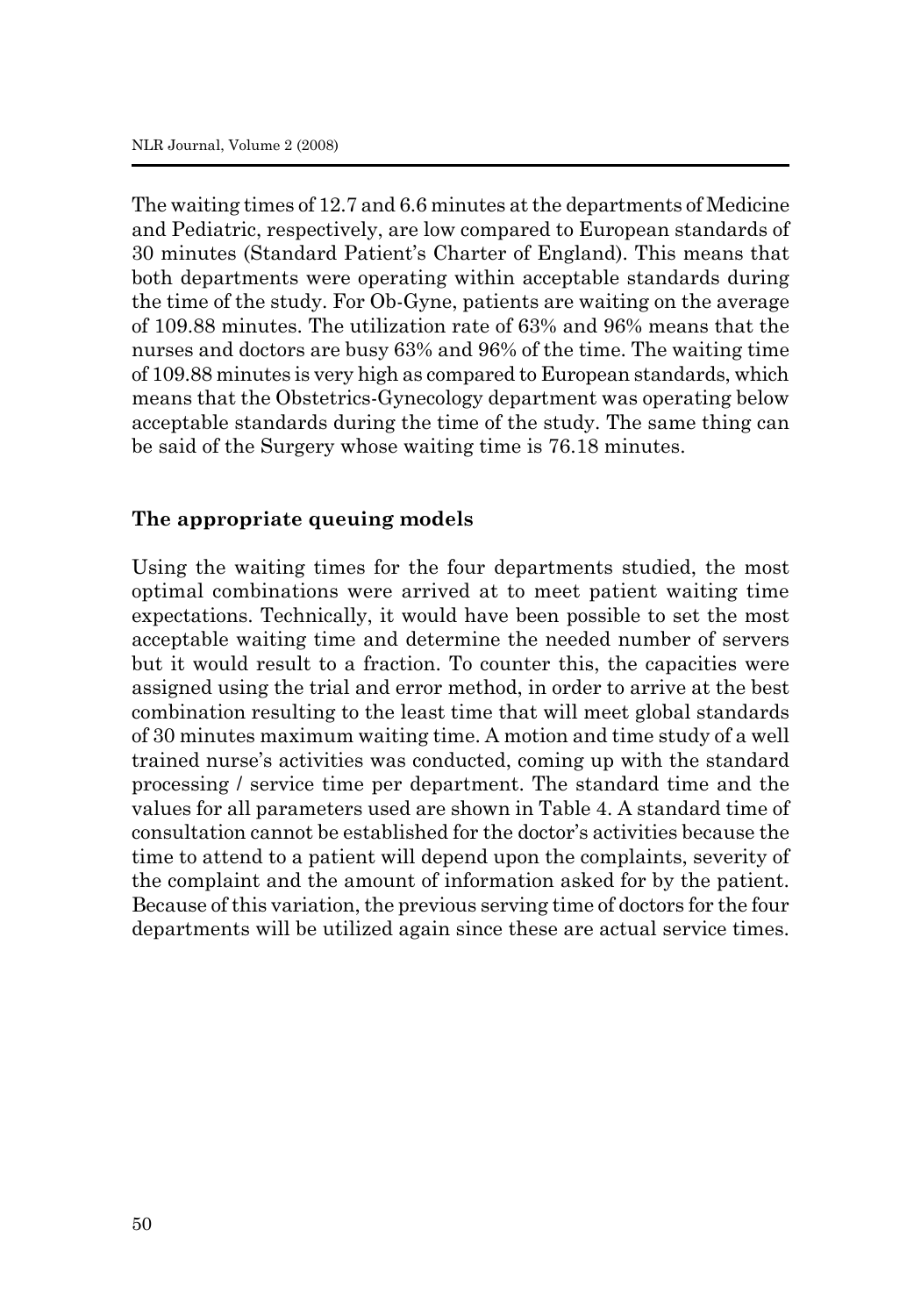| Department      | Selected<br>Time<br>(min) | Pace<br>Rating<br>$(\%)$ | Normal<br>Time<br>(min) | Personal<br>Allow-<br>ances<br>$(\%)$ | Personal<br>Allow-<br>ances<br>(min) | Standard<br>Time<br>(min) | Total<br>Stan-<br>dard<br>Time<br>(min) | Service<br>Time<br>(patients/<br>hr) |
|-----------------|---------------------------|--------------------------|-------------------------|---------------------------------------|--------------------------------------|---------------------------|-----------------------------------------|--------------------------------------|
| <b>MEDICINE</b> | 1.03                      | 100.00                   | 1.03                    | 2.50                                  | 1.05                                 | 2.08                      |                                         |                                      |
|                 | 0.56                      | 100.00                   | 0.56                    | 2.50                                  | 0.58                                 | 1.14                      |                                         |                                      |
|                 | 0.53                      | 100.00                   | 0.53                    | 2.50                                  | 0.55                                 | 1.08                      |                                         |                                      |
|                 | 2.81                      | 100.00                   | 2.81                    | 2.50                                  | 2.88                                 | 5.68                      | 9.98                                    | 6.0                                  |
| PEDIATRICS      | 0.22                      | 100.00                   | 0.22                    | 2.50                                  | 0.23                                 | 0.45                      |                                         |                                      |
|                 | 0.73                      |                          | 0.73                    |                                       | 0.75                                 | 1.48                      |                                         |                                      |
|                 | 3.09                      | 100.00                   | 3.09                    | 2.50                                  | 3.17                                 | 6.26                      | 8.19                                    | 7.3                                  |
| <b>OB-GYNE</b>  | 0.96                      | 100.00                   | 0.96                    | 2.50                                  | 0.99                                 | 1.95                      |                                         |                                      |
|                 | 0.44                      | 100.00                   | 0.44                    | 2.50                                  | 0.45                                 | 0.88                      |                                         |                                      |
|                 | 0.77                      | 100.00                   | 0.77                    | 2.50                                  | 0.79                                 | 1.56                      |                                         |                                      |
|                 | 1.43                      | 100.00                   | 1.43                    | 2.50                                  | 1.47                                 | 2.90                      | 7.29                                    | 8.2                                  |
| <b>SURGERY</b>  | 0.83                      | 100.00                   | 0.83                    | 2.50                                  | 0.85                                 | 1.68                      |                                         |                                      |
|                 | 0.43                      | 100.00                   | 0.43                    | 2.50                                  | 0.44                                 | 0.87                      |                                         |                                      |
|                 | 0.89                      | 100.00                   | 0.89                    | 2.50                                  | 0.91                                 | 1.80                      |                                         |                                      |
|                 | 2.81                      | 100.00                   | 2.81                    | 2.50                                  | 2.88                                 | 5.08                      | 9.43                                    | 6.4                                  |

*Table 4*. Standard Time of Nurse's Activities

The summary of values needed in the computation of the new operating characteristics is presented in Table 5. The number of doctor servers was increased to three for all departments and the doctor-intern was instructed to start earlier than the actual post-lunch arrival of two o'clock with the approval of the OPD head. This was possible because of the increase in the number of clerks and interns at the time of the study.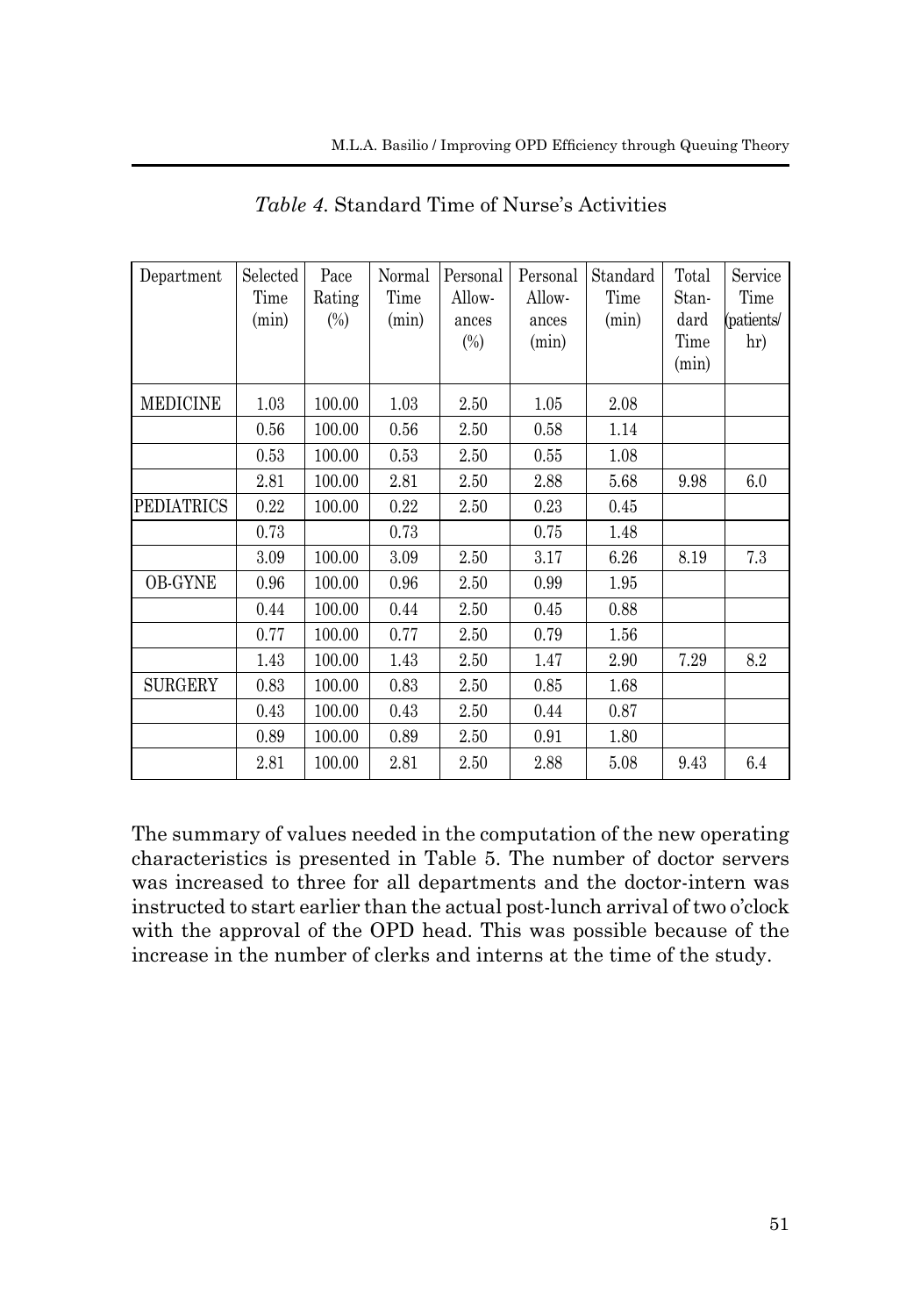| Departments       | Patient<br>Arrivals | Serving<br>Time Nurse | Serving<br>Time Doctor | Expected<br>Waiting<br>Time |                | Proposed<br>Number<br>of Servers |
|-------------------|---------------------|-----------------------|------------------------|-----------------------------|----------------|----------------------------------|
|                   | (Patients/hr)       | (Patients/hr)         | (Patients/hr)          | (min)                       | Nurse          | Doctor                           |
| <b>MEDICINE</b>   |                     | 6.0                   | 3.75                   | 16.19                       | $\overline{2}$ | 3                                |
| <b>PEDIATRICS</b> | 7                   | 7.3                   | 4.6                    | 11.20                       | $\overline{2}$ | 3                                |
| <b>OB-GYNE</b>    | 7                   | 8.2                   | 3.5                    | 28.63                       | $\overline{2}$ | 3                                |
| <b>SURGERY</b>    | Π                   | 6.4                   | 4.3                    | 11.56                       | $\overline{2}$ | 3                                |

*Table 5*. Proposed Models and Waiting Times

The new operating characteristics that were computed for each of the departments for both nurse and doctor are shown in Table 6.

| <b>Nurse</b><br><b>Notation</b> | Description                                                                       |       | <b>Medicine Pediatrics</b> | Ob-Gyne | Surgery | Unit      |
|---------------------------------|-----------------------------------------------------------------------------------|-------|----------------------------|---------|---------|-----------|
| L                               | Average number of<br>patients in the system<br>(waiting and being)<br>served)     | 1.77  | 1.25                       | 1.04    | 1.56    | Patient/  |
| Lq                              | Average number of<br>patients in the waiting<br>line                              | 0.6   | 0.29                       | 0.19    | 0.47    | Patient/s |
| W                               | Average time a patient<br>spends with the nurse<br>(waiting and being)<br>served) | 15.16 | 10.67                      | 8.95    | 13.38   | Minutes   |
| Wq                              | Average time a patient<br>spends waiting in line                                  | 5.16  | 2.45                       | 1.63    | 4       | Minutes   |
| P <sub>0</sub>                  | Probability of no (zero)<br>patient waiting in the<br>system                      | 0.26  | 0.35                       | 0.4     | 0.29    |           |

*Table 6.* New Operating Characteristics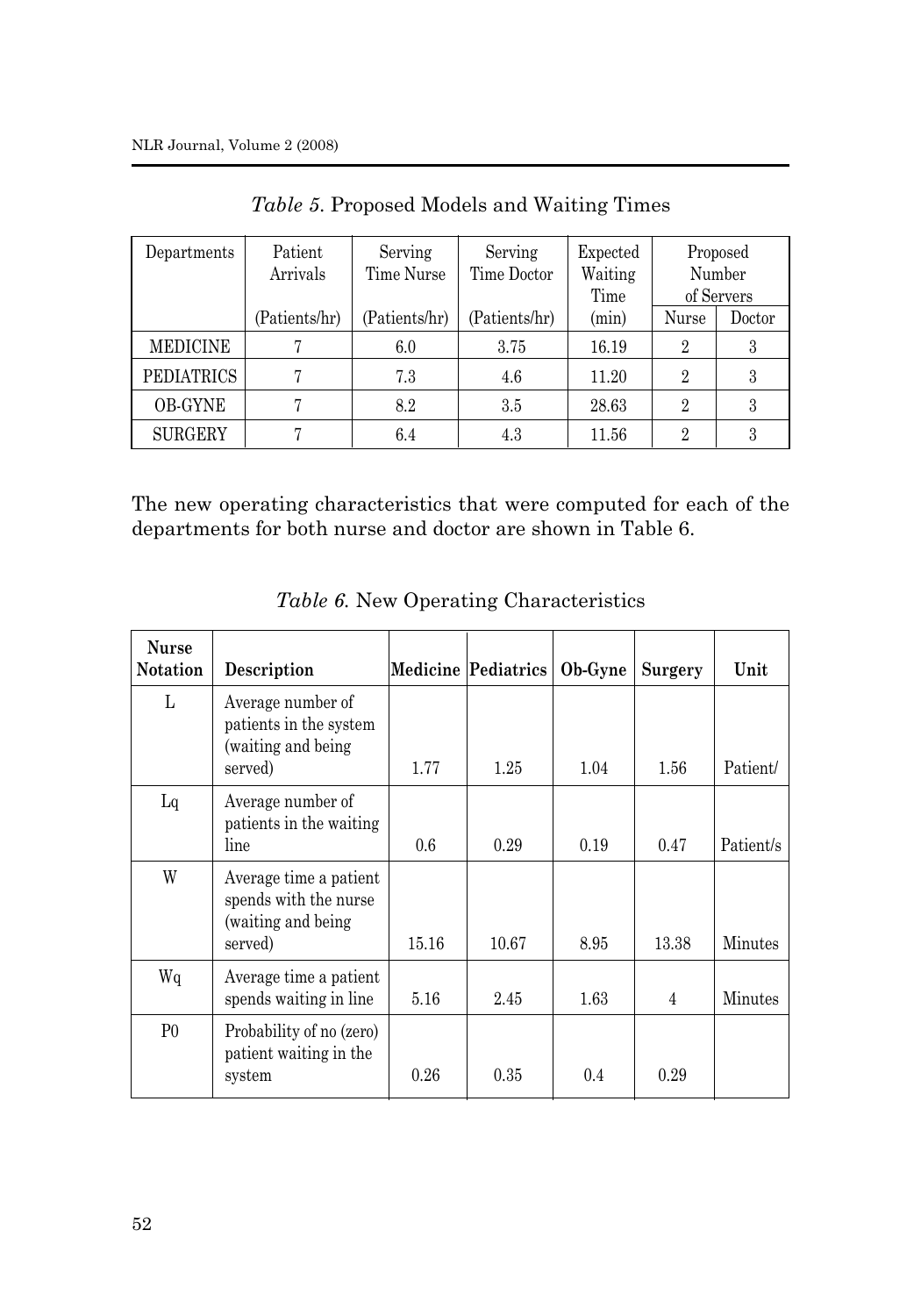| $\rho$                    | Utilization rate; the<br>proportion of time the                                   |       |       |       |       |                |
|---------------------------|-----------------------------------------------------------------------------------|-------|-------|-------|-------|----------------|
|                           | system is in use                                                                  | 74    | 65    | 60    | 71    | $\frac{0}{0}$  |
| Doctor<br><b>Notation</b> | Description                                                                       |       |       |       |       |                |
| L                         | Average number of<br>patients in the system<br>(waiting and being<br>served)      | 2.7   | 2.7   | 5.09  | 2.3   | Patient/s      |
| Lq                        | Average number of<br>patients in the waiting<br>line                              | 1.1   | 1.06  | 3.15  | 0.81  | Patient/s      |
| W                         | Average time a patient<br>spends with the doctor<br>(waiting and being<br>served) | 27.03 | 21.79 | 43.67 | 21.52 | Minutes        |
| Wq                        | Average time a patient<br>spends waiting in line                                  | 11.03 | 8.74  | 27    | 7.56  | Minutes        |
| P <sub>0</sub>            | Probability of no (zero)<br>patient waiting in the<br>system                      | 0.09  | 0.36  | 0.09  | 0.2   |                |
| $\rho$                    | Utilization rate; the<br>proportion of time the<br>system is in use               | 91    | 64    | 91    | 80    | $\frac{0}{0}$  |
| Total<br>Waiting<br>Time  |                                                                                   | 16.19 | 11.19 | 28.63 | 11.56 | <b>Minutes</b> |

To have a better view of the interaction of the models, a graphical presentation is shown in Figure 2. As can be seen in the figure, the calling population consists of many prospecting patients classified as infinite. When the patient has decided to join the queue, he is now part of the OPD queuing system. The queue was treated finite since the study was not continuous; instead it was treated on a daily arrivals basis. Once the patient has registered with the medical records staff, the patient queues up in the specific department visited. The patient waits until a nurse gets his/her papers and notes his/her vital signs. After being seen by the nurse, the patient waits for a doctor. There should be only one queue for the doctors so that the first come - first served policy will still hold. This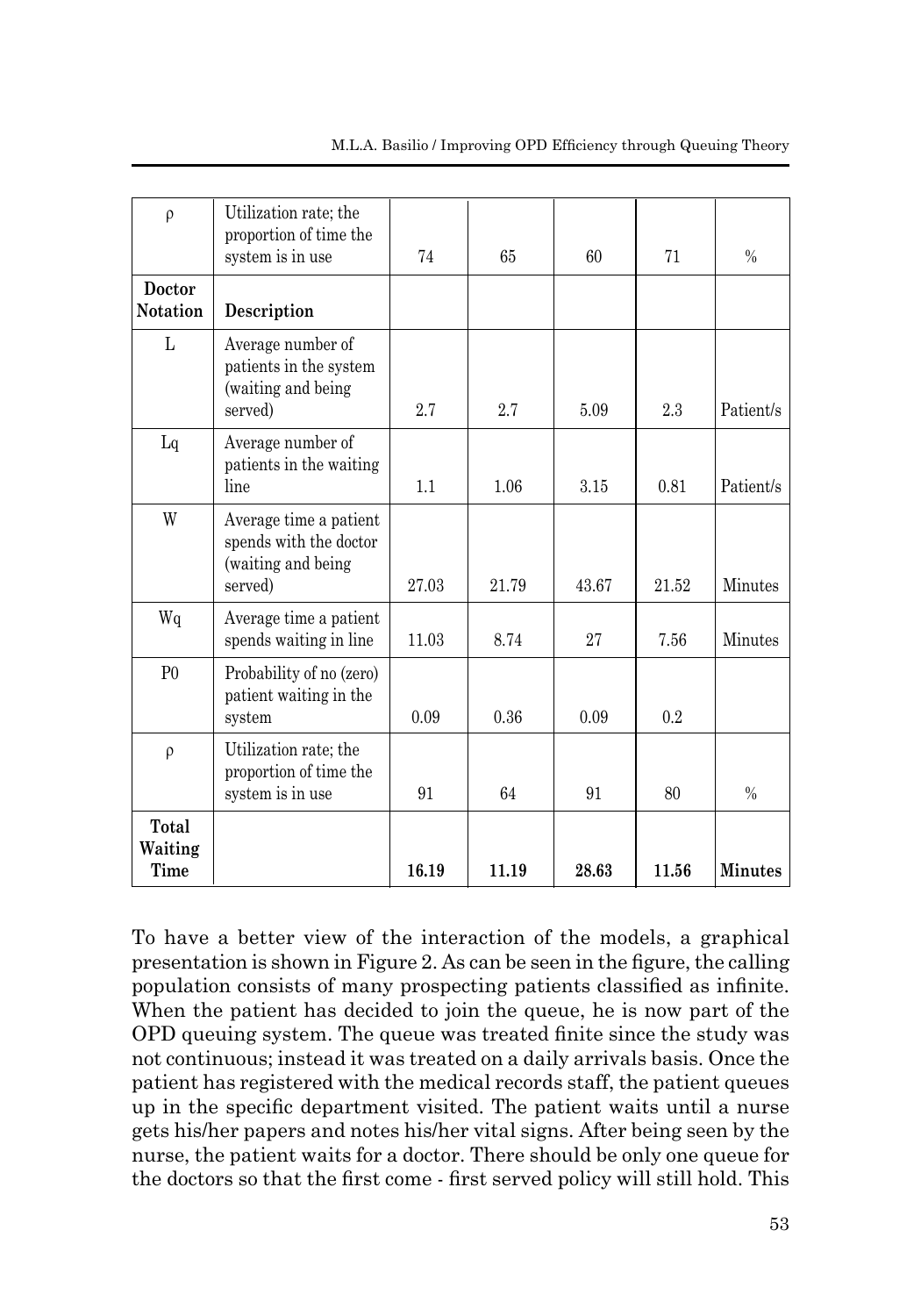signifies a shift from the previous model whereby the patient was seen by only one set of nurse and doctor and where s/he could have possibly been seen either earlier or later than the other queuing members.



*Figure 2.* The Proposed Queuing Models

The number of nurses is still two but the number of doctors was increased to three to obtain an optimal combination of trade-off between patient's waiting time and the institution server utilization. Conducting another time study, new data were gathered for the proposed model and these new models have definitely improved the patients' waiting time.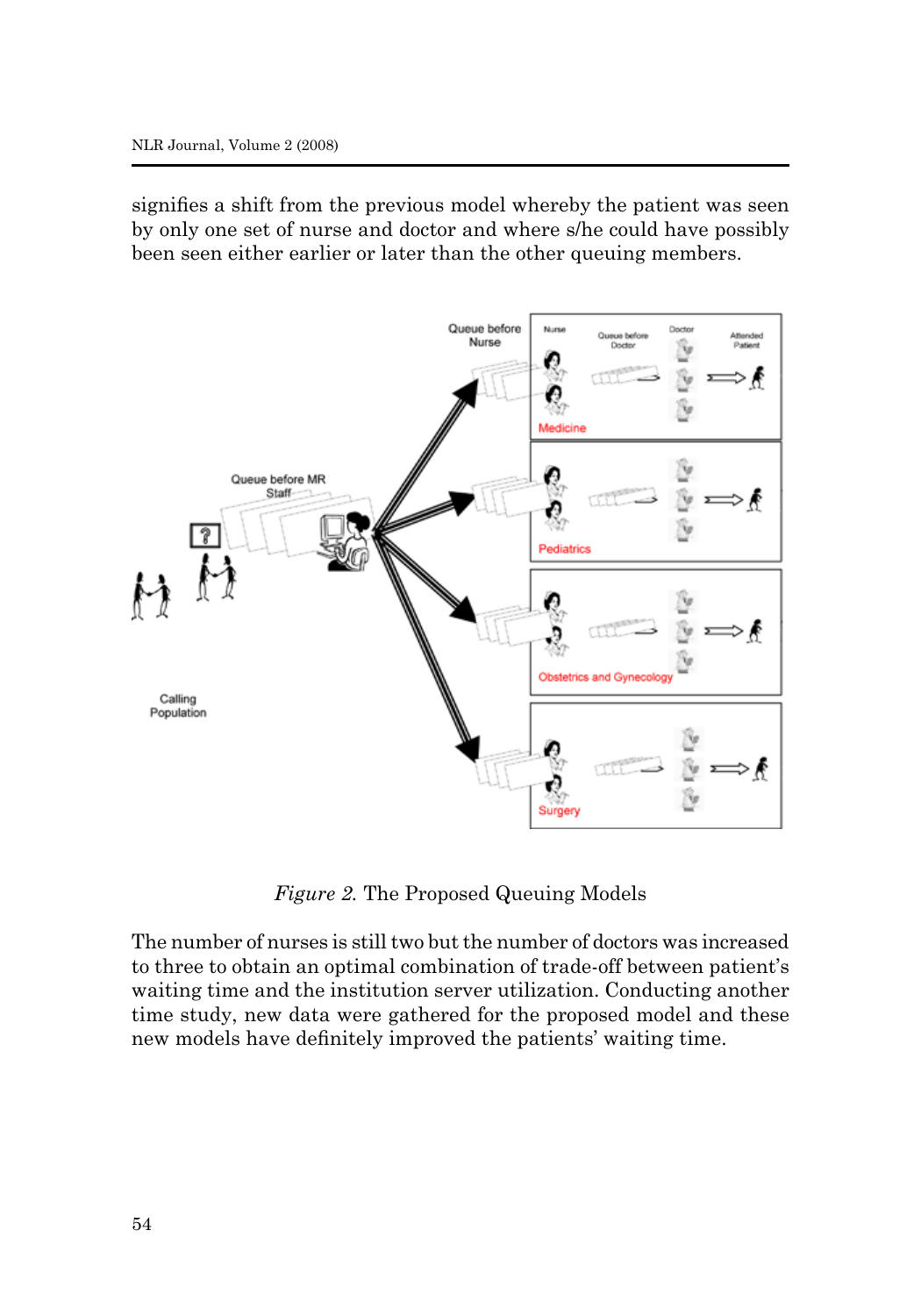## *Mathematical model*

It is also possible to describe the queuing system by means of a mathematical model called Aspiration–Level Model (Taha, 1997). This method recognizes the difficulty of estimating cost parameters that is why it utilizes available data for analysis. Optimality is viewed in the sense of satisfying certain aspiration levels set by the management. This aspiration level is defined as the upper limits on the values of the conflicting measures that the decision maker wishes to balance. In a multiple server model such as the OPD queuing system of ITRMC, the conflicting measures determined are average waiting time in the system (denoted by W) and percentage of idle time of servers (Po). These two reflect the aspirations of the customer (patients) and the server (ITRMC OPD). The aspiration-level method can be expressed mathematically as follows:

 $W \le \alpha$  and  $P_0 \ge \beta$ 

Trade-off tables are shown in Table 7. To use such table, the waiting time should be set at less or equal to 30 minutes or 0.5 hour waiting time to match global standards. As can be gleaned from the table, the Departments of Surgery and Pediatrics can deploy two doctors and two nurses and can still meet the maximum waiting time of 30 minutes while the Departments of Medicine and Ob-Gyne cannot do the same. If the hospital management sets a percentage idle time of 15%, 3 doctors for Medicine, 2 for Pediatrics, 3 for Obstetrics-Gynecology and 2 for Surgery will be considered optimal. In the same manner, 2 nurses for Medicine, 2 for Pediatrics, 1 for Obstetrics-Gynecology and 2 for Surgery will also be optimal.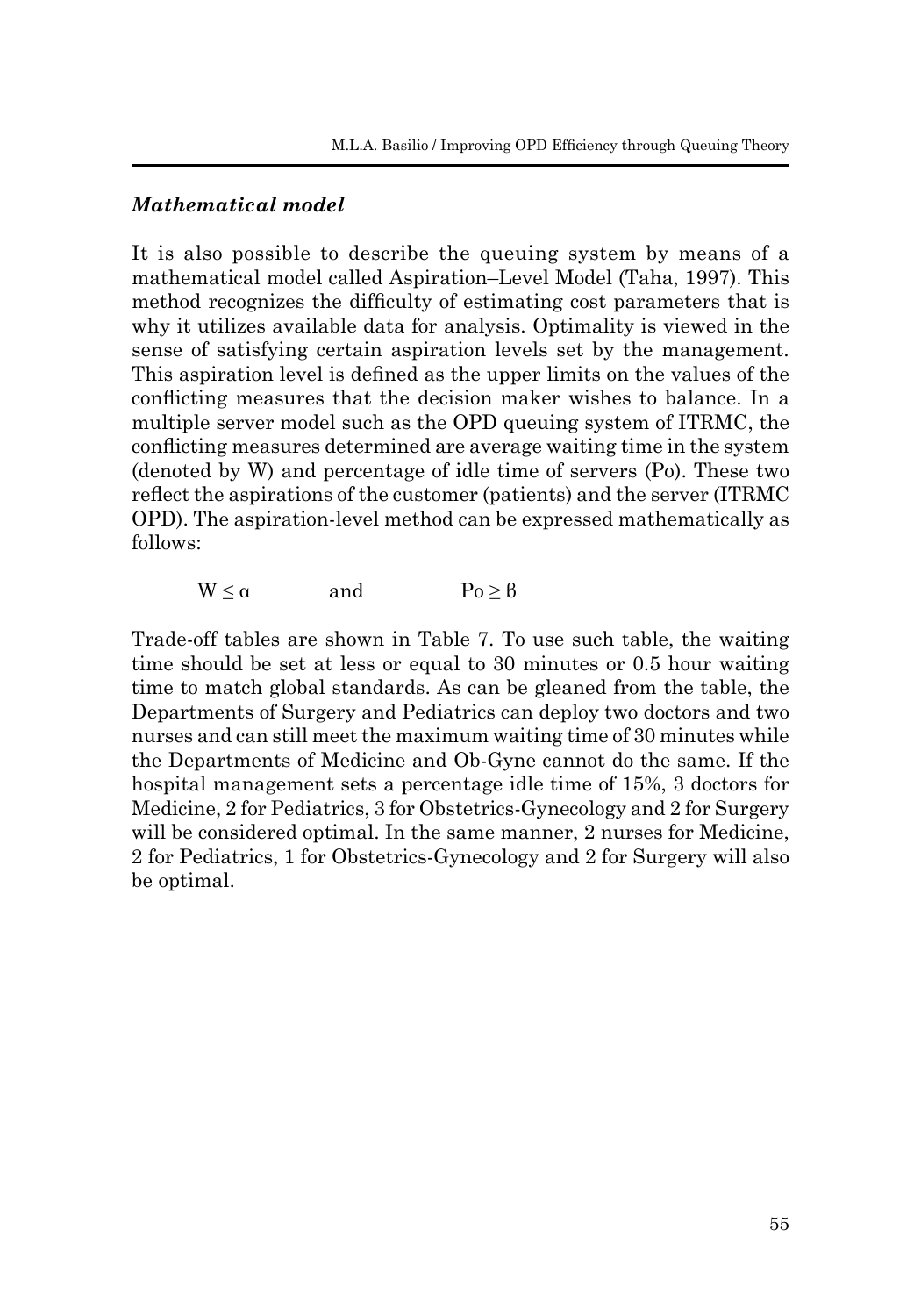| Department        | Server                          | Number            |                  |                 |                         |                   |
|-------------------|---------------------------------|-------------------|------------------|-----------------|-------------------------|-------------------|
|                   | <b>Nurse</b>                    | $\mathbf{1}$      | $\overline{2}$   | 3               | $\overline{\mathbf{4}}$ | 5                 |
|                   | %age Idle Time                  | $\theta$          | 26               | 34              | 38                      | 40                |
|                   | Waiting Time (hrs)              | $\infty$          | 0.09             | 0.02            | 0.01                    | 0.01              |
| <b>MEDICINE</b>   | Doctor                          | 1                 | $\overline{2}$   | 3               | 4                       | 5                 |
|                   | %age Idle Time                  | $\boldsymbol{0}$  | 11               | 23              | 27                      | 30                |
|                   | Waiting Time (hrs)              | $\infty$          | 0.47             | 0.08            | 0.03                    | 0.02              |
|                   | <b>Total Waiting Time (hrs)</b> | $\infty$          | 0.56             | 0.10            | 0.04                    | 0.03              |
|                   | <b>Nurse</b>                    | $\mathbf{1}$      | $\overline{2}$   | $\mathbf{3}$    | 4                       | 5                 |
|                   | %age Idle Time                  | 4                 | 35               | 42              | 44                      | 46                |
|                   | Waiting Time (hrs)              | $\overline{3.06}$ | 0.04             | 0.01            | 0.01                    | $\overline{0}$    |
| <b>PEDIATRICS</b> | Doctor                          | 1                 | $\overline{2}$   | $\overline{3}$  | $\overline{\mathbf{4}}$ | $\overline{5}$    |
|                   | %age Idle Time                  | $\theta$          | 12               | 23              | 28                      | 30                |
|                   | Waiting Time (hrs)              | $\infty$          | 0.37             | 0.06            | 0.03                    | 0.01              |
|                   | <b>Total Waiting Time (hrs)</b> | $^\infty$         | 0.41             | 0.07            | 0.04                    | $\overline{0.01}$ |
|                   | <b>Nurse</b>                    | $\mathbf{1}$      | $\overline{2}$   | $\bf{3}$        | 4                       | 5                 |
|                   | %age Idle Time                  | 15                | 40               | 46              | 48                      | 49                |
|                   | Waiting Time (hrs)              | 0.61              | 0.03             | 0.01            | $\boldsymbol{0}$        | $\overline{0}$    |
| <b>OB-GYNE</b>    | Doctor                          | 1                 | $\overline{2}$   | 3               | $\overline{\mathbf{4}}$ | $\overline{5}$    |
|                   | %age Idle Time                  | $\theta$          | 1                | 15              | 21                      | 24                |
|                   | Waiting Time (hrs)              | $\infty$          | 4.79             | 0.14            | .05                     | 0.03              |
|                   | <b>Total Waiting Time (hrs)</b> | $\infty$          | 4.82             | 0.15            | 0.05                    | 0.03              |
|                   | <b>Nurse</b>                    | $\mathbf{1}$      | $\boldsymbol{2}$ | 3               | 4                       | 5                 |
|                   | %age Idle Time                  | $\theta$          | 29               | $\overline{37}$ | 40                      | 42                |
|                   | Waiting Time (hrs)              | $\infty$          | 0.07             | 0.02            | 0.01                    | 0.01              |
| <b>SURGERY</b>    | Doctor                          | $\mathbf{1}$      | $\overline{2}$   | 3               | 4                       | $\bf{5}$          |
|                   | %age Idle Time                  | $\boldsymbol{0}$  | 15               | 25              | 30                      | $32\,$            |
|                   | Waiting Time (hrs)              | $\infty$          | 0.29             | 0.06            | 0.02                    | .01               |
|                   | <b>Total Waiting Time (hrs)</b> | $^\infty$         | 0.36             | 0.08            | 0.03                    | 0.02              |

*Table 7*. Aspiration - Level Table, Medicine and Pediatrics

## **Conclusion and recommendations**

There is a significant difference between the actual waiting time and the expected waiting time of the patients for the four departments. The expectations are definitely lower than the actual experience of the patients, which is an indication that the queuing models should be improved.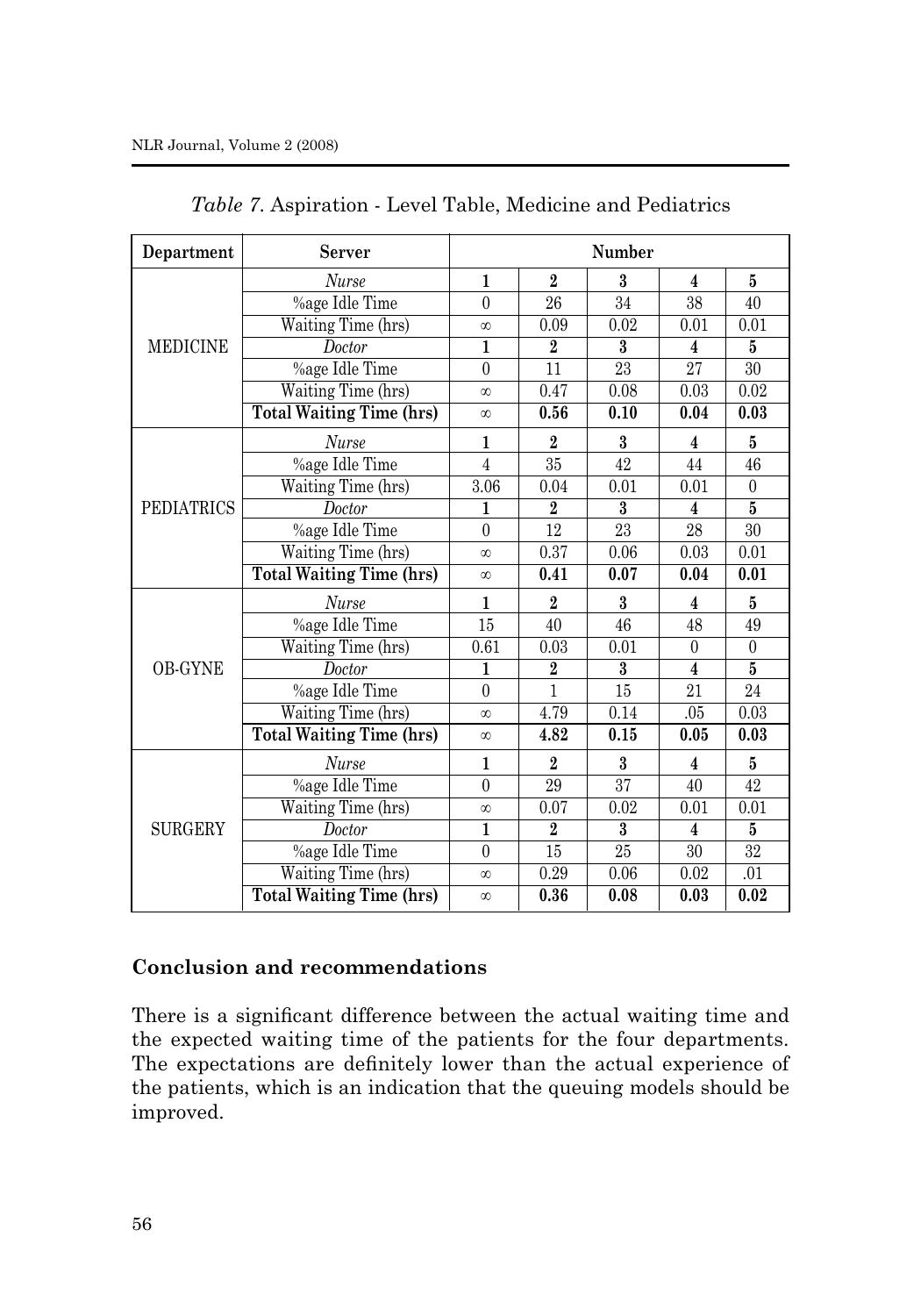To further substantiate the claim on the length of waiting time, the existing models were investigated. The operating characteristics computed for each of the departments indicate that the Departments of Obstetrics-Gynecology and Surgery have very high waiting times of more than one hour, while the Departments of Medicine and Pediatrics have lower waiting times not exceeding the European acceptable standards but still higher than the expectation of the patients..

On the basis of the existing models' operating characteristics, new models were conceptualized. The recommended models should have a capacity of 2 nurses and 3 doctors wherein the nurses are available for the entirety of the OPD operation time of 8 o' clock in the morning to 5 o' clock in the afternoon and one doctor for each department is made available at 1 o' clock in the afternoon. In addition, the patients are to follow a single queue for the nurses and another single queue for the doctors.

Given the existing queuing models set-up, the following are recommended: that all the departments increase their capacity by at least one doctor server for their Monday operations; start one hour before the scheduled consultation time to prevent the excessive build-up of patient arrivals; that in the event that a doctor cannot see the registered patients within a 30-minute period, information must be disseminated immediately to the waiting patients about the cause of the delay for them to decide early on whether to wait or just come back the next consultation day and that when a patient particularly requests for a specific doctors, he will be informed of the time the doctor may be available to decide early on whether to wait or avail of other available doctors. And lastly, a further study can be conducted on the optimality of patient flow during the service encounter.

# **Acknowledgments**

This research was funded by Commission on Higher Education – Thesis Grant.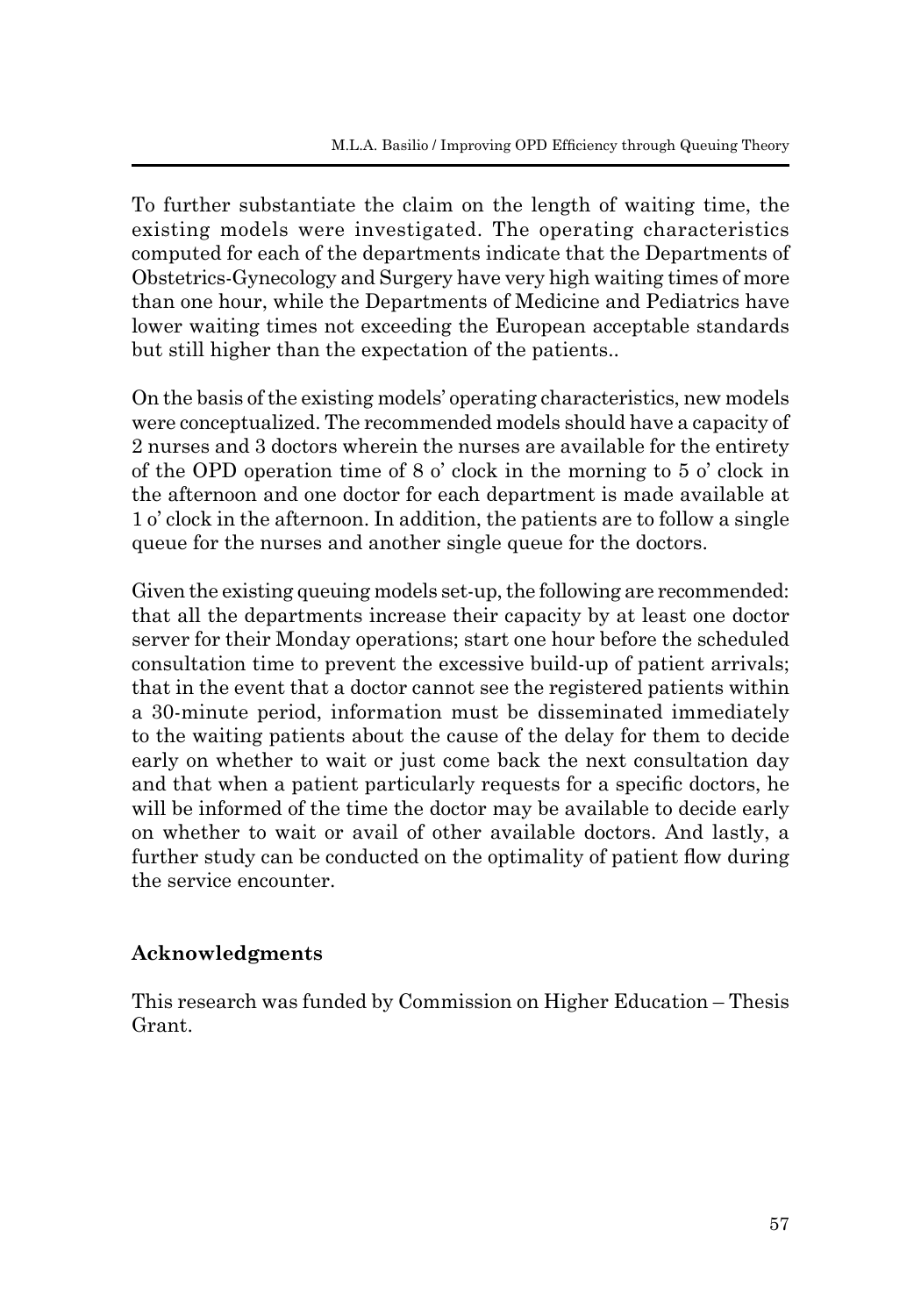#### **References**

- Barnes, Ralph M. (1980). *Motion and Time Study: Design and Measurement of Work*. 7th edition. New York: John Wiley and Sons.
- De Man, Stefanie. (2004). Employee-Related Antecedents of the Waiting Experience and Service Quality in Outpatient Clinics (Online Version), unpublished Dissertation, Faculty of Economics and Business Administration of Ghent University, accessed September 2006 at http:// www.feb.ugent.be/fac/research/proefschriften/deman\_s\_proefschrift.pdf.
- Downie, N.M. and Heath, R. (1983). *Basic Statistical Methods.* New York: Harper and Row Publishers.
- Standard Patient's Charter of England (online version), accessed August 15, 2006, from www.pfc.org.uk/node/633
- Stevenson, William J. (2002). *Operations Management*. 7th edition. Boston: McGraw Hill Company.
- Taha, Hamdy A. (1987). *Operations Research: An Introduction.* New York: Macmillan Publishing Company.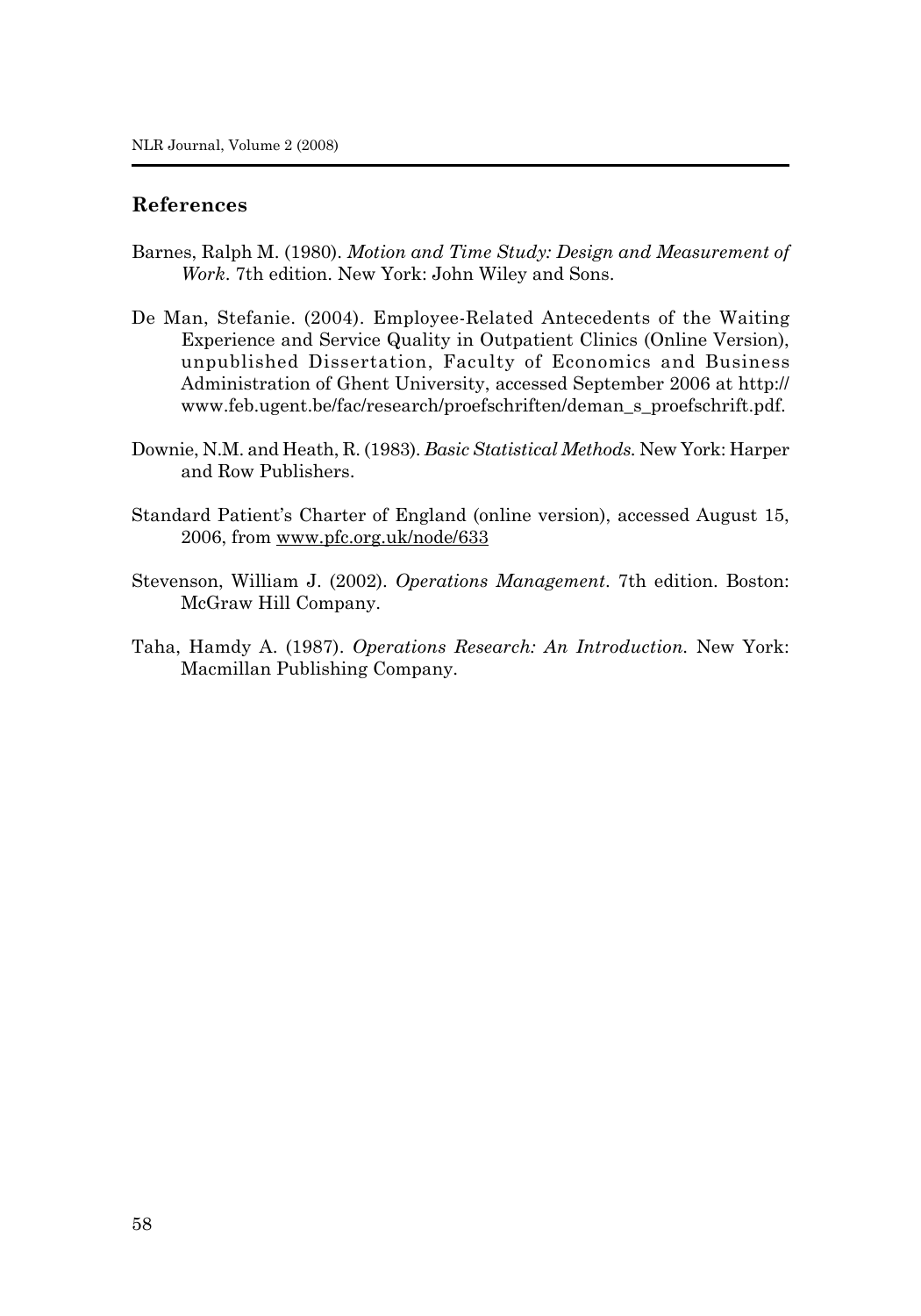| [ <i>m</i> ]                 | 0.20                                               | 0.15                                                  | 0.10                                      | 0.05                                                      | 0.01                                                 |
|------------------------------|----------------------------------------------------|-------------------------------------------------------|-------------------------------------------|-----------------------------------------------------------|------------------------------------------------------|
| $\frac{2}{3}$                | 0.900<br>0.684<br>0.565<br>0.49A<br>0.445          | 0.925<br>0.726<br>0.597<br>0.525<br>0.474             | 0.950<br>0.778<br>0.642<br>0.564<br>0.515 | 0.975<br>0.847<br>0.708<br>0.624<br>0.565                 | 0.995<br>0.929<br>0.828<br>0.733<br>0.689            |
| ø<br>z<br>×.<br>B<br>w<br>10 | 0.410<br>0.381<br>0.358<br>0.339<br>0.322          | 0.436<br>0.405<br>0.381<br>0.360<br>0.342             | 0.470<br>0.438<br>O.ATT<br>0.388<br>0.368 | 0.521<br>0.486<br>0.457<br>0.432<br>0.410                 | 0.618<br>0.577<br>0.543<br>0.514<br>0.490            |
| Ħ<br>12<br>13<br>14<br>35    | 0.307<br>0.295<br>0.284<br>0.274<br>0.266          | 0.326<br>0.313<br>0.302<br>0.292<br>0.283             | 0.352<br>0.338<br>0.325<br>0.314<br>0.304 | 0.391<br>0.375<br>0.361<br>0.349<br>0.338                 | 0.465<br>0.450<br>0.433<br>0.418<br>0.404            |
| 16<br>17<br>IB.<br>19<br>20  | 0.258<br>0.250<br>0.244<br>0.237<br>0.233          | 0.274<br>0266<br>0.252<br>0.246                       | 0.295<br>0.286<br>0.278<br>0.272<br>0.264 | 0.328<br>0.318<br>0.309<br>0.301<br>0.294                 | 0.392<br>0.381<br>0371<br>0.363<br>0.356             |
| 25<br>30<br>35<br>Over 35    | 0.21<br>0.19<br>0.18<br>1.07<br><b>Horse</b><br>Mn | 0.22<br>0.20<br>0.19<br>1.14<br>$\overline{\sqrt{n}}$ | 0.24<br>0.22<br>0:21<br>1/22<br>उन        | 0.27<br>$Q$ $2A$<br>0.23<br>1.36<br>$\overline{\sqrt{n}}$ | 0.22<br>0.29<br>0.27<br>1.63<br>--<br>V <sub>n</sub> |

**Annex A** Kolomogorov-Smirnov Dncritical Table

Source: Downie, N.M. and Heath, R.(1983), Basic Statistical Methods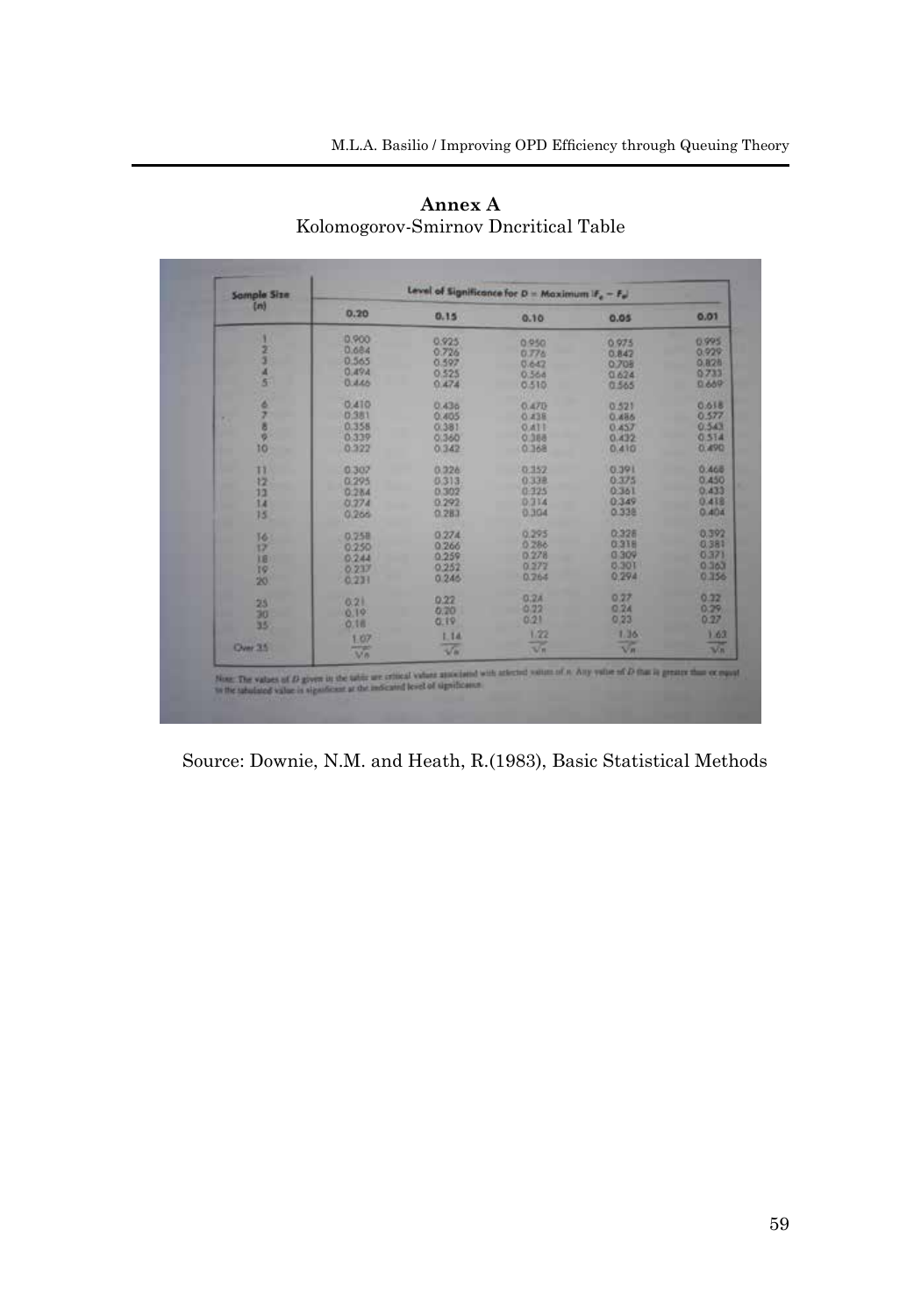#### **Annex B**

Basic Queuing Models (Stevenson, 2002)

Single Channel Single Phase

Single Channel Multiple Phase

◦◦◦◦ ➡ □ ➡ ◦◦◦ ➡ □ ➡

Multiple Channel Single Phase



Multiple Channel Multiple Phase